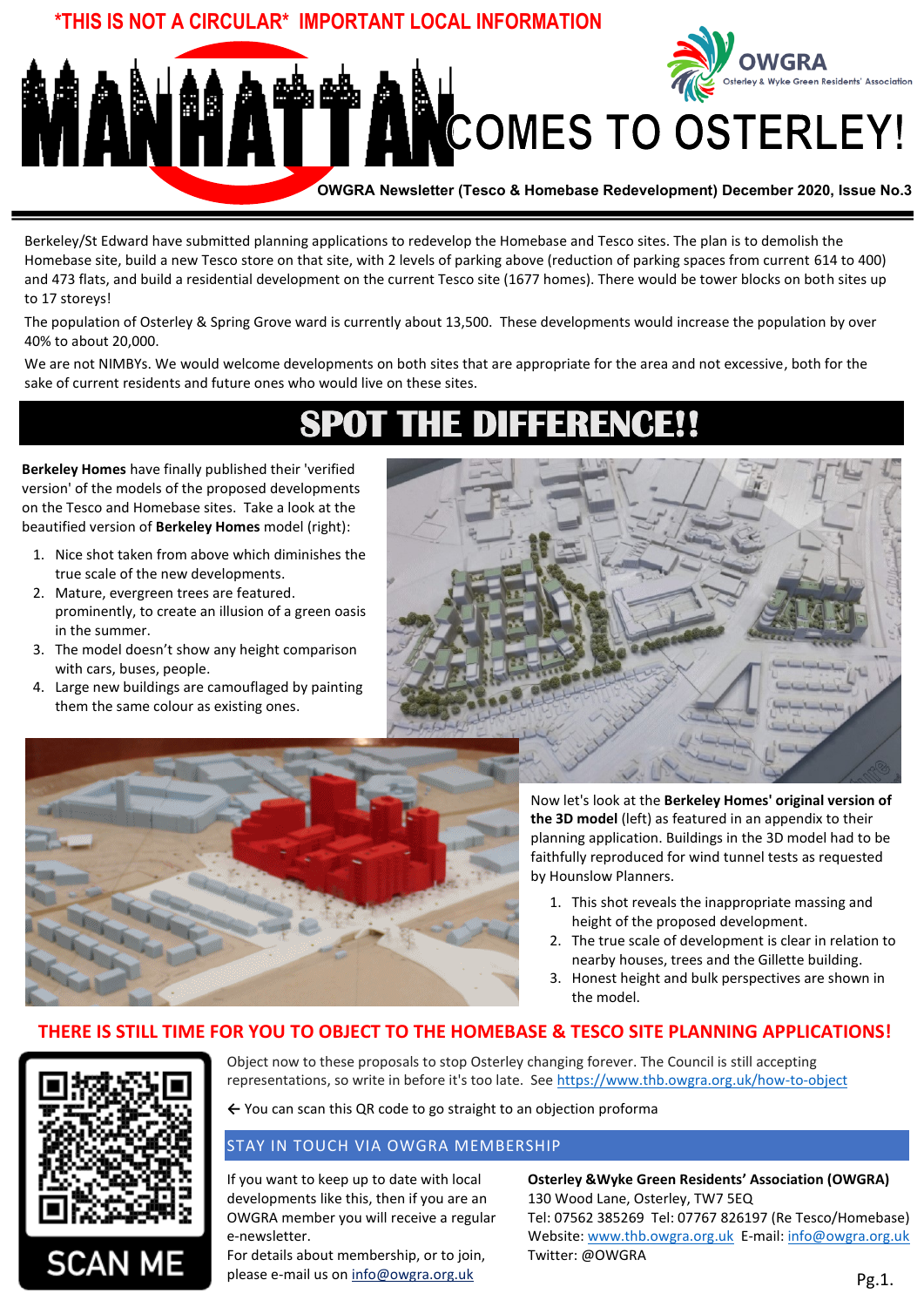#### **Berkeley/St Edward says (Oct & Nov 2020 brochures): OWGRA/Local Community response: "Support positive change in your area" "Yes, a positive impact overall"** Increasing the population of c 13.5 K in Osterley & Spring Grove ward by between 4.7K and 6.7K (by c 40%), without substantial improvements in public transport and road infrastructure, will result in **negative** and **irreversible** impact. **"Building new homes for everyone" "We are proposing a mix of homes to meet all needs" "Mix of home for all including families" "65% (of homes) will be suitable for families"** There is a dire need for family homes in Hounslow (3 or more bedrooms), but only 10% of the 2,150 homes would be 3 or more bedrooms. These developments would hardly meet "all needs". Family homes are very unlikely to be affordable by local residents on average income. **"Delivering new green spaces, play areas and 400+ trees"** Most of these spaces are on podiums and roof terraces and many would not be accessible to non-residents. Many of these so-called green spaces would be in the shade and wind-swept. **"New investment into local infrastructure"** The only investment by Berkeley into local infrastructure would be an extra bus service (to Ealing Broadway) and an extra right-hand turn from the A4 eastbound into Syon Lane southbound. Hardly sufficient for such a significant increase in the local population. We do not know at this stage whether the local hospital, ambulance, police and fire services could cope with additional pressures put on their services by such large developments. **"Providing for new and improved bus routes" "Improvements in traffic and local transport"** Only one additional bus route (E1 from Osterley to Ealing Broadway). No local and central funds are available for essential up-grades to rail, roads and tube services (e.g. Hounslow Loop, Piccadilly line upgrade, Southall Rail Link, West London Orbital). **"Safer pedestrian and cycle routes"** At Gillette Corner, the impact of human traffic at crossings (cyclists and pedestrians) has not been given sufficient consideration. **"Improvements to Gillette Corner Junction"** An extra right-hand turn from the A4 eastbound into Syon Lane southbound is hardly enough. We say "No redevelopment at Gillette Corner without major reconfiguration of road, pedestrian and cycle traffic at Gillette Corner". **"Our net zero carbon development has energy coming from sources that capture a 35% reduction in carbon emissions and we have transition plans to make all homes zero carbon by 2035" "Commitment for all homes to be net Carbon Zero by 2030"** Inconsistent information; which is it, 2030 or 2035? **This is not a Zero Carbon development!**  There is no evidence of using renewable energy (e.g. solar, wind, earth energy, etc) to reduce carbon emissions. Only a very modest 36% of the energy consumed will contribute to carbon reduction, with the large remainder using carbon-intensive gas boilers. This completely undermines Hounslow's pledge to be Carbon Neutral by 2030. The proposed design fails to achieve true Zero Carbon, as the resultant Residual Carbon emissions are substantial (**283** Tonnes CO<sup>2</sup> per year) and are mitigated by paying into a Carbon Offset Fund. Carbon Offset is a convenient cop out that is simply unacceptable in 2020. It should not be permitted within the spirit of Hounslow and Mayor of London declaring a Climate Emergency. There is no info given on how Zero Carbon will be achieved by 2030 or 2035. **"No skyscrapers"** Not 'skyscrapers' but 17 storey towers, which are still considered as highrise buildings. They are also ugly, and totally inappropriate within the suburban setting of mainly 2-storey houses. **"Award winning architects making high quality design"** The architects might be award winning but what a shame that what they propose for these sites looks like tower blocks reminiscent of East Berlin in the 1960s. The aim seems to significantly maximise the number of small flats, and to generate exceptionally high profits. **"Range of heights responding to site edges" "Where the developments do reach the upper limit of 17 storeys, these elements are positioned to minimise impact to the edges of the site where homes exist" "We have designed these building (sic) with you, our neighbours, very much in mind" "Our designs are sensitive to keep lower heights where they neighbour existing homes and are designed to enhance the local townscape" "The verified context model demonstrates how the proposals for both sites sensitively responds to the surrounding local context & respects existing buildings"** Tower blocks of up to 17 storeys would dominate, overlook and overshadow the mainly 2-storey houses on Syon Lane, Oaklands Ave and Northumberland Gardens, and would be totally out of character with the area. Buildings were **not** designed with existing residents in mind, because repeated objections about height and bulk were ignored (see consultation below). Development on this scale requires a 3D model for residents/councillors to see the potential impact BEFORE the plans are finalised. Repeated requests for this were ignored. Residents had to go to the expense of having a model made. The developer's model appeared only AFTER its plans had been submitted.

# **Berkeley/St Edward v OWGRA, Autumn 2020**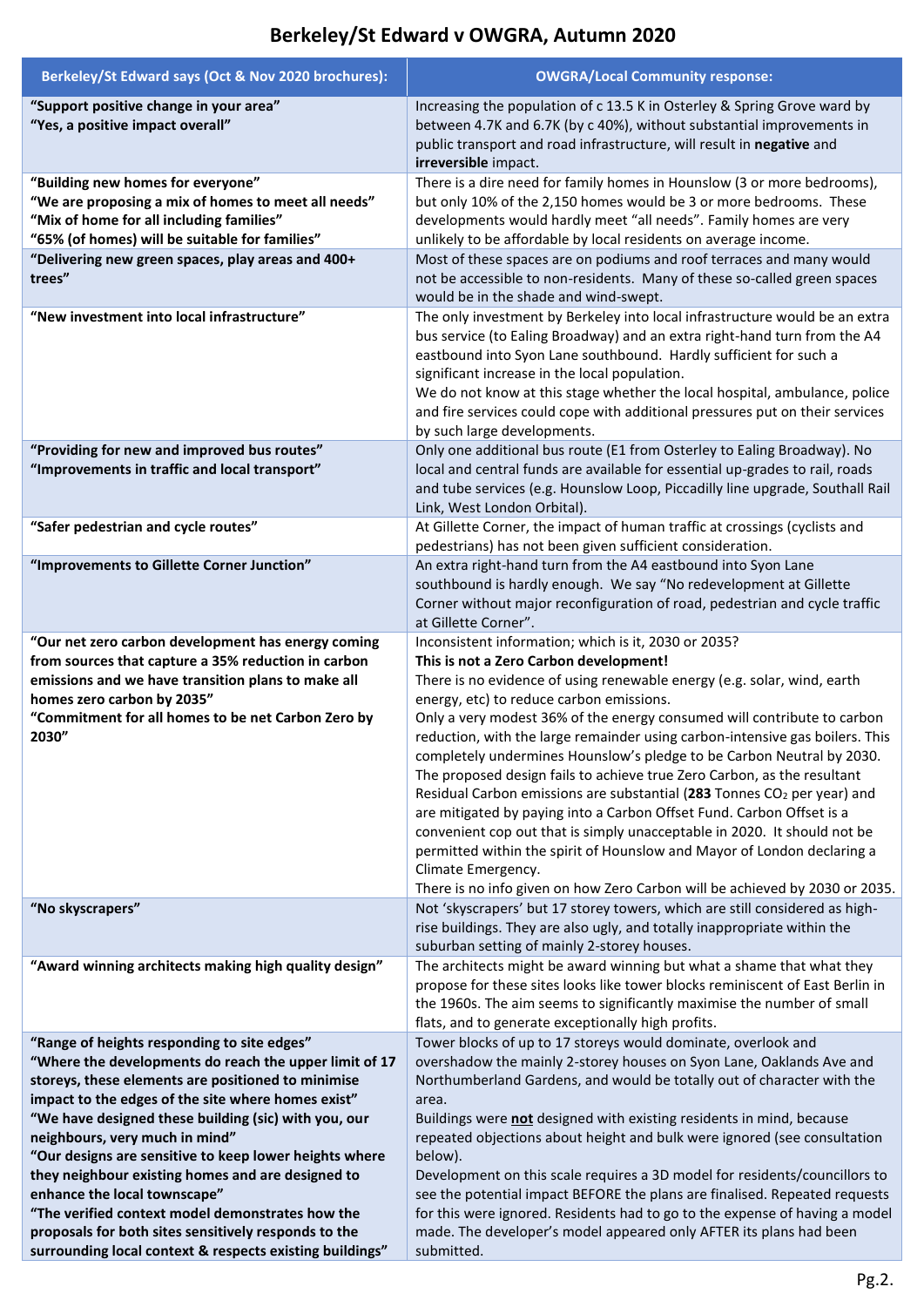| Berkeley/St Edward says (Oct & Nov 2020 brochures):                                                                                                                                                                                                                                                                                                                                                                                                                                                                                                                                                    | <b>OWGRA/Local Community response:</b>                                                                                                                                                                                                                                                                                                                                                                                                                                                                                                                                                                                                                                                                               |  |  |  |
|--------------------------------------------------------------------------------------------------------------------------------------------------------------------------------------------------------------------------------------------------------------------------------------------------------------------------------------------------------------------------------------------------------------------------------------------------------------------------------------------------------------------------------------------------------------------------------------------------------|----------------------------------------------------------------------------------------------------------------------------------------------------------------------------------------------------------------------------------------------------------------------------------------------------------------------------------------------------------------------------------------------------------------------------------------------------------------------------------------------------------------------------------------------------------------------------------------------------------------------------------------------------------------------------------------------------------------------|--|--|--|
| "Verified analysis demonstrates how the Homebase<br>proposals respond to rather than detract from the<br><b>Gillette Building"</b><br>"Respecting local heritage through design"<br>"We have been careful to respond to local heritage in<br>our position & design of the buildings and their heights"                                                                                                                                                                                                                                                                                                 | What is 'verified analysis'? Verified by whom?<br>See visuals below - you couldn't find two more completely different styles<br>of building facades and bulk.<br>The proposals would overwhelm and hide from view the Grade II Listed<br>Buildings: the Gillette Building and Tower, the Syon Clinic (former Coty)<br>building, the Adini Building and the Goals Soccer Pavilion.                                                                                                                                                                                                                                                                                                                                    |  |  |  |
|                                                                                                                                                                                                                                                                                                                                                                                                                                                                                                                                                                                                        |                                                                                                                                                                                                                                                                                                                                                                                                                                                                                                                                                                                                                                                                                                                      |  |  |  |
| "A 15 minute neighbourhood"                                                                                                                                                                                                                                                                                                                                                                                                                                                                                                                                                                            | The 2 sites do not fulfil the requirements of a 15-minute neighbourhood,<br>because many of the amenities are further than 15 minutes' walk, as can be<br>seen in the table overleaf on page 4.                                                                                                                                                                                                                                                                                                                                                                                                                                                                                                                      |  |  |  |
| "Through a dramatic reduction in retail parking spaces<br>and proposed improvements to Gillette corner, these<br>proposals will improve traffic overall on your local roads.<br>Any indication otherwise is inaccurate"                                                                                                                                                                                                                                                                                                                                                                                | There is no clear and convincing evidence presented in the planning<br>application to show that traffic volume would fall or improve; it is pure<br>supposition.                                                                                                                                                                                                                                                                                                                                                                                                                                                                                                                                                     |  |  |  |
| "A minor shortage in primary school places will be<br>mitigated through CIL payments to support capacity<br>improvements in local schools"                                                                                                                                                                                                                                                                                                                                                                                                                                                             | The closest primary school to the current Tesco site is Nishkam (a faith<br>school); the nearest non-denominational primary school is 1 mile away.<br>Last time there was shortage of school places in the area, the Council<br>obliterated a sizeable piece of Green Belt to build schools. This is not<br>sustainable.                                                                                                                                                                                                                                                                                                                                                                                             |  |  |  |
| "We have listened to you.<br>We have worked tirelessly over the last few months to<br>engage and listen to the local community. Over 4,000<br>people have expressed their views. This engagement<br>has affected key elements of the proposals:<br>Improvements to Gillette corner to successfully<br>improve traffic flows through the junction<br>Reduction in heights along Syon Lane from nine to<br>$\bullet$<br>six/seven storeys<br>Respecting the art deco heritage of the Golden Mile<br>$\bullet$<br>in our designs<br>We want you to enjoy these places and so we have<br>listened to you." | The consultation process with the local community was not transparent<br>and the results of the developer's surveys are unverifiable. It was an<br>expensive box-ticking exercise, a sham and a waste of our time. Our major<br>concerns about excessive height of the proposed development and<br>problems with transport and traffic have been largely ignored. Such<br>evidence as is publicly available from the developer's collection of local<br>views (e.g. the two Facebook pages) showed overwhelming opposition to<br>the scale of the development. We believe that this local opposition is also<br>reflected in the letters of objection written by local residents.<br>The developer has not listened! |  |  |  |
| "Come and see the only verified 3D model of the<br>proposals and the surrounding context"                                                                                                                                                                                                                                                                                                                                                                                                                                                                                                              | Who has verified the developer's model? The OWGRA 3D model is based<br>on Ordnance Survey data (to accurately depict roads, site boundaries and<br>locations of buildings) and information from the developer's planning<br>applications. The OWGRA 3D model below is accurate and to scale<br>(1/1000). The Access Storage building, currently under construction at<br>Gillette Corner at the old Shell garage site is correctly depicted in the<br>OWGRA model but incorrectly in the developer's model. The developer has<br>included greenery on their model but not the greenery in the surrounding<br>area. We wonder why?!                                                                                   |  |  |  |